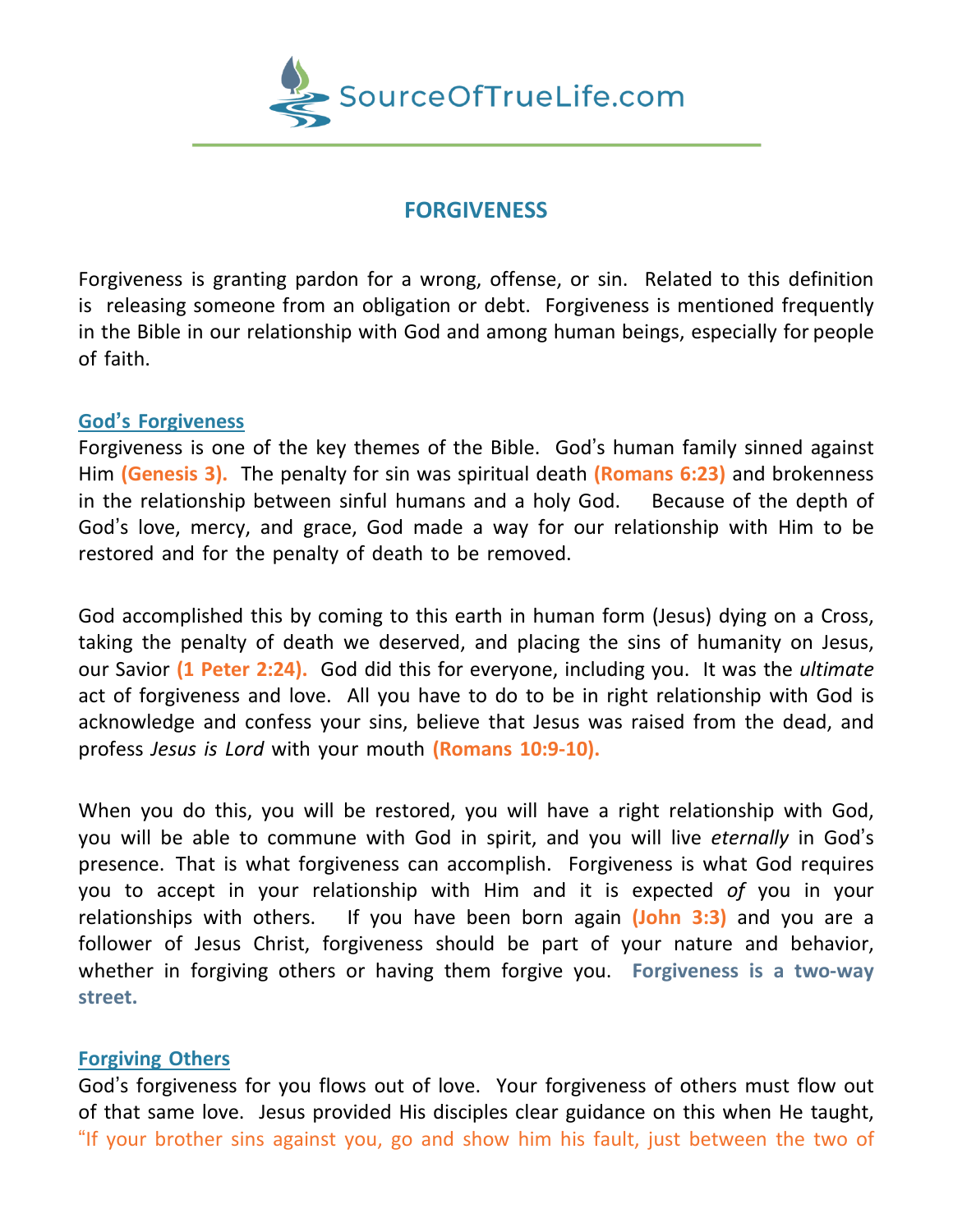you. If he listens to you, you have won your brother over" **(Matthew 18:15).** Notice that despite the fact that someone else sinned against you, *you* are to initiate and extend forgiveness. Jesus said '*you* go,' raise the issue with the person who offended or sinned against you, and extend loving forgiveness. Notice also that Jesus did not say tell others about the sin against you. He said it is only between the two of you. Many times when this step is taken, forgiveness is extended, and a relationship is mended.

If the person who sinned against you does not accept your forgiveness, the next step is dependent on whether they are a believer. If they are not a born-again follower of Jesus, i.e., they are not saved, not much more can be done except to extend forgiveness again if the opportunity presents itself. If the person, however, is a believer and does not accept your forgiveness or want to make things right, Jesus provides additional steps to follow.

Jesus proceeds to say, "But if he will not listen, take one or two others along, so that every matter may be established by the testimony of two or three witnesses" **(Mt. 18:16).** The offender is given a second opportunity to accept your forgiveness and make things right, this time in the company of believing witnesses. If they still do not accept your forgiveness, then Jesus continues, "If he refuses to listen to them, tell it to the church" **(Mt. 18:17a).** The audience has been broadened to many believers. Finally, Jesus said, "and if he refuses to listen even to the church, treat him as you would a pagan or a tax collector" **(Matthew 18:17b).** You have done all you can to make it right, and your brother or sister will have to answer to God for his or her refusal in the matter. There is nothing else you can do.

A couple of additional thoughts on extending forgiveness. **The person you want to forgive may not** *deserve* **your forgiveness.** What they did to you may be horrendous. But you need to understand that you nor anyone in the human family deserves God's forgiveness, but it was extended anyway to all the world in grace and love. You must extend it too. It does not mean that you will immediately forget what happened and abandon any feelings of resentment. It may take a while for those to abate or disappear. But it does mean that you recognize that, because you are forgiven and loved by the grace of God, you must forgive others in the same way.

In the Sermon on the Mount **(Matthew chapters 5-7),** Jesus made this crucial statement, "If you forgive men when they sin against you, your heavenly Father will also forgive you. But if you do not forgive men their sins, your Father will not forgive your sins" **(Matthew 6:14-15).** Jesus said this right after including in the model prayer, the Lord's Prayer, the statement "forgive us our debts (trespasses or sins), as we also have